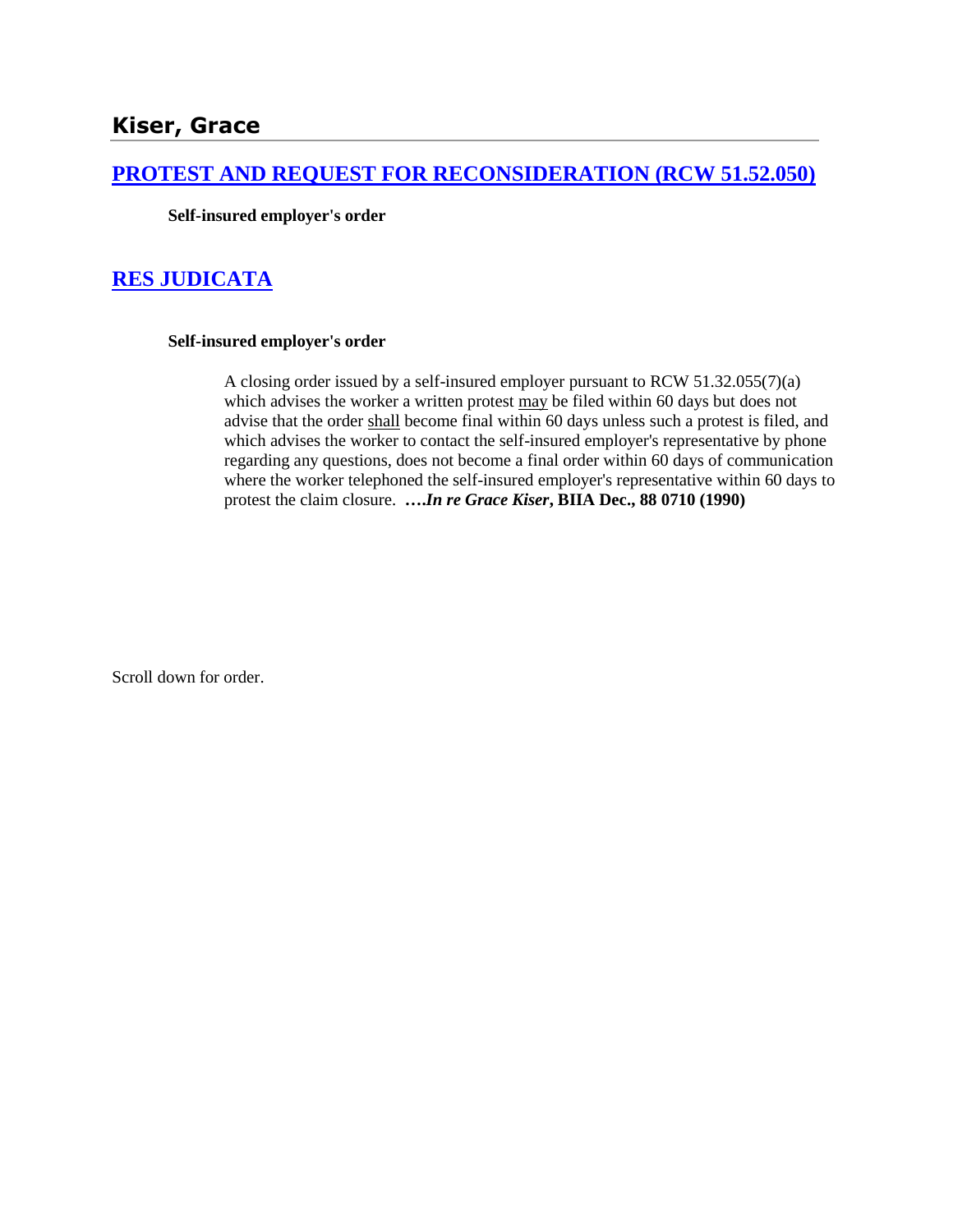#### **BEFORE THE BOARD OF INDUSTRIAL INSURANCE APPEALS STATE OF WASHINGTON**

**)**

**IN RE: GRACE A. KISER ) DOCKET NO. 88 0710 & 88 2049**

### **CLAIM NOS. S-776100 & S-551714 ) DECISION AND ORDER**

APPEARANCES:

Claimant, Grace A. Kiser, by Sterbick, Abel & Sterbick, per Peter L. Sterbick

Self-Insured Employer, Fred Meyer, Inc., by Roberts, Reinisch & Klor, per Michael H. Weier

The appeal assigned Docket No. 88 0710 was filed by the claimant, Grace A. Kiser, on February 24, 1988 from an order of the Department of Labor and Industries dated December 29, 1987. That order adhered to the provisions of an order dated June 8, 1987, which closed Claim No. S-776100 with time loss compensation as paid to July 10, 1985 and with an award for permanent partial disability equal to 12% of the amputation value of the right leg at or above the knee joint with functional stump.

The appeal assigned Docket No. 88 2049 was filed by the claimant on May 17, 1988 from an order of the Department dated December 29, 1987. That order adhered to the provisions of an order dated June 22, 1987, which closed Claim No. S-551714 with time loss compensation as paid to July 17, 1984 and without award for permanent partial disability. The Department orders are **REVERSED AND REMANDED**.

### **PROCEDURAL MATTERS**

Pursuant to RCW 51.52.104 and RCW 51.52.106, this matter is before the Board for review and decision on a timely Petition for Review filed by the employer to a Proposed Decision and Order issued on August 25, 1989 in which the orders of the Department dated December 29, 1987 were reversed and the claims remanded to the Department with directions to provide further medical treatment for the claimant's right knee condition and to accept the claimant's psychiatric diagnosis of depression as an element of these industrial injuries and to provide further psychiatric treatment.

Pursuant to the agreement of the parties, these appeals were consolidated for purposes of hearing and decision.

We note that two different documents were admitted into evidence, each denominated as Exhibit No. 1. The recitation of historical and jurisdictional facts pertaining to the appeal in Docket No.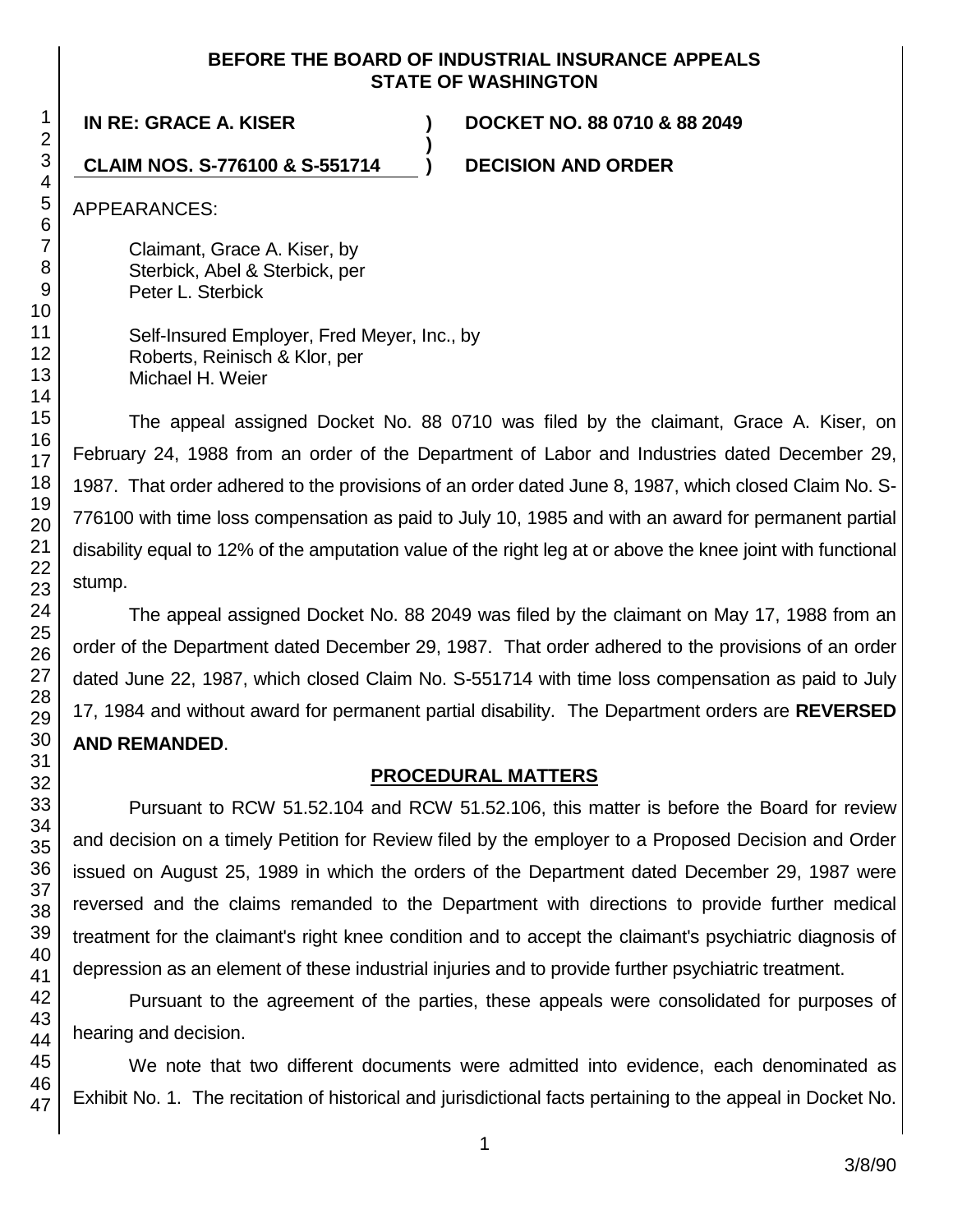88 2049, which was admitted into evidence during the conference held on July 20, 1988, is hereby renumbered Exhibit No. 1A and readmitted. The Board has reviewed the other evidentiary rulings in the record of proceedings and finds that no prejudicial error was committed and said rulings are hereby affirmed.

#### **DECISION**

The issues presented by these appeals and the evidence presented by the parties are very adequately set forth in the Proposed Decision and Order. We have granted review solely because we were unable to determine from the record before us whether this Board possessed jurisdiction to consider the claimant's appeal that was assigned Docket No. 88 2049. We are now satisfied that such jurisdiction exists.

Based upon a review of proposed Finding of Fact No. 1 and Exhibit No. 1A, it would appear that on March 28, 1983 the Department entered an order closing Claim No. S-551714 with medical benefits only, and that on October 11, 1984, the Department issued an order setting aside and holding for naught its order of March 28, 1983. Absent a showing that a timely protest or notice of appeal was filed in writing with either the Department or the Board in Olympia, or that the order of March 28, 1983 was first communicated to the claimant less than sixty days before the issuance of the order of October 11, 1984, the order of March 28, 1983 would have become final and binding and the Department would have been without authority to issue its order of October 11, 1984. See, RCW 51.52.050 and RCW 51.52.060; Brakus v. Dep't of Labor & Indus., 48 Wn.2d 218, 292 P.2d 865 (1956). Therefore, pursuant to the authority recognized in In re Mildred Holzerland, BIIA Dec., 15,729 (1965), we have reviewed the contents of the Department file in order to determine whether we have jurisdiction over this appeal.

Based upon that review, it is clear that the order of March 28, 1983 was not an order issued by the Department of Labor and Industries; rather, that order was issued by the self-insured employer pursuant to the authority provided by RCW 51.32.055(7)(a) as it existed at that time. Laws of 1981, ch. 326, § 1(7), p. 1540. A copy of the March 28, 1983 order is included as part of the record.

For several reasons, we are unwilling to conclude that it was necessary for the claimant to file a protest in writing within sixty days of her receipt of the order issued by the self-insured employer on March 28, 1983 in order to prevent that order from becoming final and binding. First, the statutory authority under which the order of March 28, 1983 was issued by the employer required that the following statement be clearly set forth in bold-face type: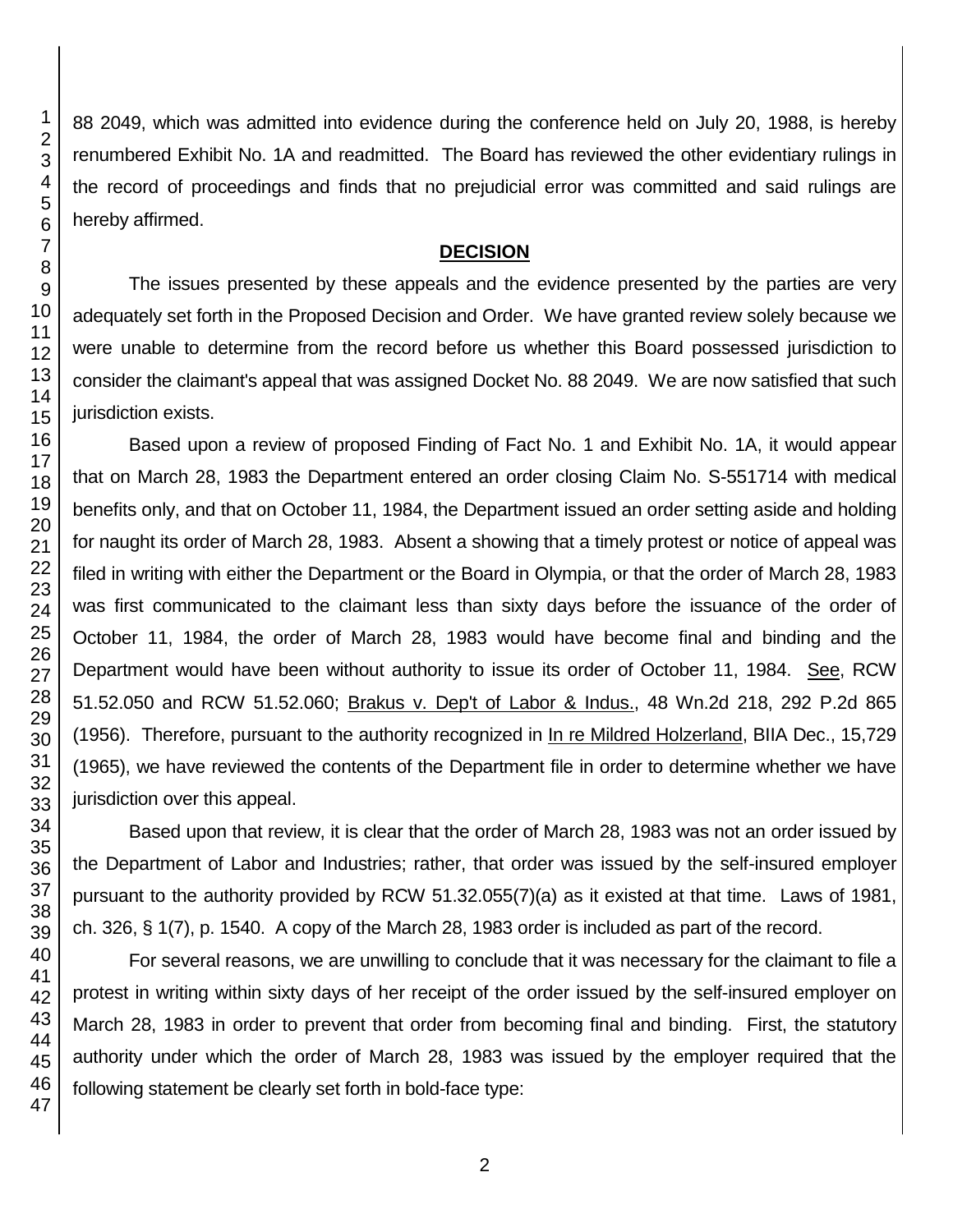This order constitutes notification that your claim is being closed with medical benefits only, as provided. If for any reason you disagree with this closure, you may protest in writing to the Department of Labor and Industries, Olympia, within 60 days of the date you received this order. The department will then review your claim and enter a further determinative order. (Emphasis added).

This language is significantly different from that found in RCW 51.52.050, which requires that final orders issued by the Department advise the parties that the "order, decision or award shall become final within sixty days from the date the order is communicated to the parties unless a written request for reconsideration is filed with the department of labor and industries, Olympia, or an appeal is filed with the board of industrial insurance appeals, Olympia." (Emphasis added) In our opinion, advising a worker that he or she may file a written protest with the Department does not have the same effect as advising the worker that the order shall become final unless such a protest or appeal is filed. Fundamental fairness requires that before an order be given res judicata effect, a worker must be clearly advised that the order will become final unless a written protest or notice of appeal is filed. See, King v. Dep't of Labor & Indus., 12 Wn. App 1, 528 P.2d 271 (1974). The order issued by the self-insured employer on March 28, 1983 did not so advise Ms. Kiser.

Further, the front side of the March 28, 1983 order advised the claimant to contact the self-insured employer's representative if the claimant had any questions regarding the order and notice; a toll-free telephone number for the employer's representative was provided. The parties to this appeal have stipulated that on April 5, 1983 the claimant did in fact telephone the self-insured employer's representative and protested the closure of her claim. It should be pointed out that at all times the self-insured employer has treated that telephone call as an adequate protest of the order of March 28, 1983.

Under these facts, we can only conclude that the order issued by the self-insured employer on March 28, 1983 did not become final, and that the Department did possess jurisdiction to issue its order of October 11, 1984, which set aside and held for naught the order of March 28, 1983. This Board therefore has jurisdiction over both appeals. Concerning the merits of the issues raised by the notices of appeal, we are in agreement with the results reached by our industrial appeals judge.

After consideration of the Proposed Decision and Order, the self- insured employer's Petition for Review filed thereto, the claimant's Reply to the Employer's Petition for Review, and a careful review of the entire record before us, we are persuaded that the Department order of December 29,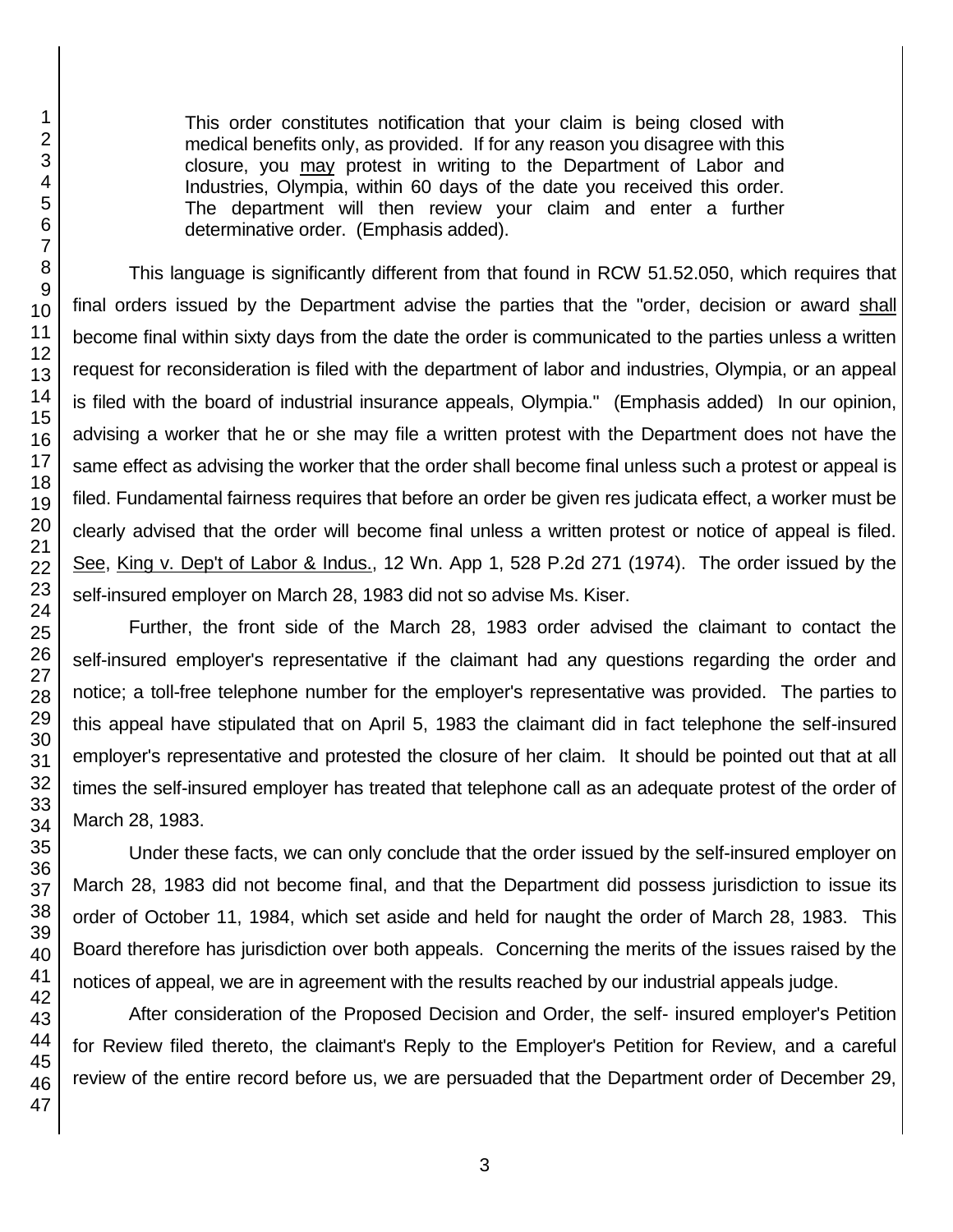1987, which adhered to the provisions of an order dated June 8, 1987 that closed Claim No. S-776100 with time loss compensation as paid to July 10, 1985 and with an award for permanent partial disability equal to 12% of the amputation value of the right leg at or above the knee joint with functional stump, and the Department order of December 29, 1987, which adhered to the provisions of an order dated June 22, 1987 that closed Claim No. S-551714 with time loss compensation as paid to July 17, 1984 and without award for permanent partial disability, are incorrect and should be reversed, and these claims remanded to the Department to direct the self-insured employer to provide further treatment of the claimant's right knee condition, to accept the claimant's psychiatric diagnosis of depression as an element of these industrial injuries, and to provide further psychiatric treatment.

Proposed Findings of Fact Nos. 2 through 8 and proposed Conclusions of Law Nos. 1 through 4 contained in the Proposed Decision and Order are hereby adopted as the final findings and conclusions of the Board. In addition, the Board hereby substitutes the following Finding of Fact No. 1 for proposed Finding of Fact No. 1:

## **FINDINGS OF FACT**

1. On January 3, 1983 the Department of Labor and Industries received an accident report describing the occurrence of an industrial injury to the claimant during the course of her employment with Fred Meyer, Inc. on December 6, 1982. On March 28, 1983, the self-insured employer issued an order closing the claim with medical benefits only. That order did not clearly advise the claimant that the order would become final unless a written protest or notice of appeal was filed. The order advised the claimant to telephone the self-insured employer's representative if she had any questions regarding the order, and the claimant telephoned the employer's representative on April 5, 1983 protesting closure of her claim.

On October 11, 1984, the Department issued an order setting aside and holding for naught the order of March 28, 1983, and ordering that the claim remain open for authorized treatment and action as indicated. On June 22, 1987, the Department issued an order closing Claim No. S- 551714 with time loss compensation as paid to July 17, 1984 and without award for permanent partial disability. On July 1, 1987, the Department received the claimant's protest and request for reconsideration of its order of June 22, 1987. On August 4, 1987, the Department issued an order holding in abeyance its order of June 22, 1987, and on December 29, 1987, the Department issued an order adhering to the provisions of its order of June 22, 1987. On May 17, 1988, the Board of Industrial Insurance Appeals received the claimant's notice of appeal from the Department order of December 29, 1987; Docket No. 88 2049 was assigned. On June 7, 1988, the Board issued an order granting the appeal subject to proof of

1